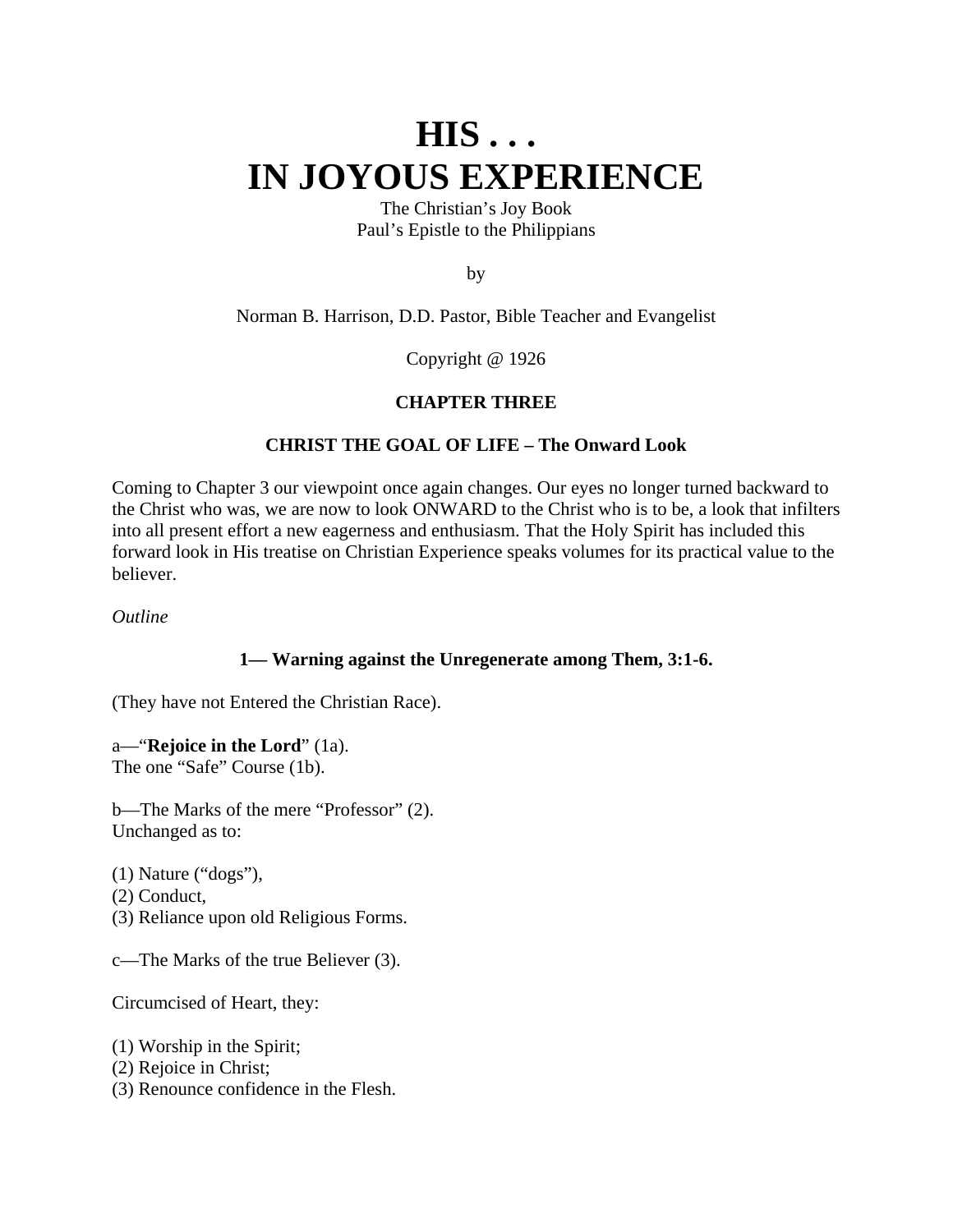d—Paul's Ground for Self-Righteousness (4-6).

Possessed of:

(1) Pride of Birth; (2) Pride of Position; (3) Pride of Personal Devotion.

### **2— The Christian Race: Its Start, 3:7-9.**

a—Renouncing Self-Righteousness as Loss (7, 8).

b—Counting Christ and His Righteousness as Gain (8,9).

# **3— The Christian Race: Its Running, 3:10-19.**

a—An Experimental Knowledge of Christ. (In His Resurrection, Sufferings, Death) (10).

The Assurance of Attaining the Goal. (Of our own "Out-Resurrection") (11).

b—Pressing on Eagerly for the Goal (12-14).

(1) Not Counting ourselves to have Attained (12, 13a).

(2) Forgetting the Things Behind (13b).

- (3) Reaching on for the Things Before (13c).
- (4) Intent upon the Prize of our High Calling (14).

c—Exhortation to "**Be thus Minded**" (15).

That we may "Walk" Worthily of the Race (16).

d—The Apostolic Example to be Followed (17).

The Shameful Walk of Others to be Shunned (18, 19).

### **4—The Christian Race: Its Finish, 3:20, 21.**

a—Precious Fact: Citizenship in Heaven (20a).

b—Present Attitude: Looking for the Lord Jesus Christ (20b).

c—Prospective Glory: Likeness to Him, even in Body (21).

Chart: Chapter 3.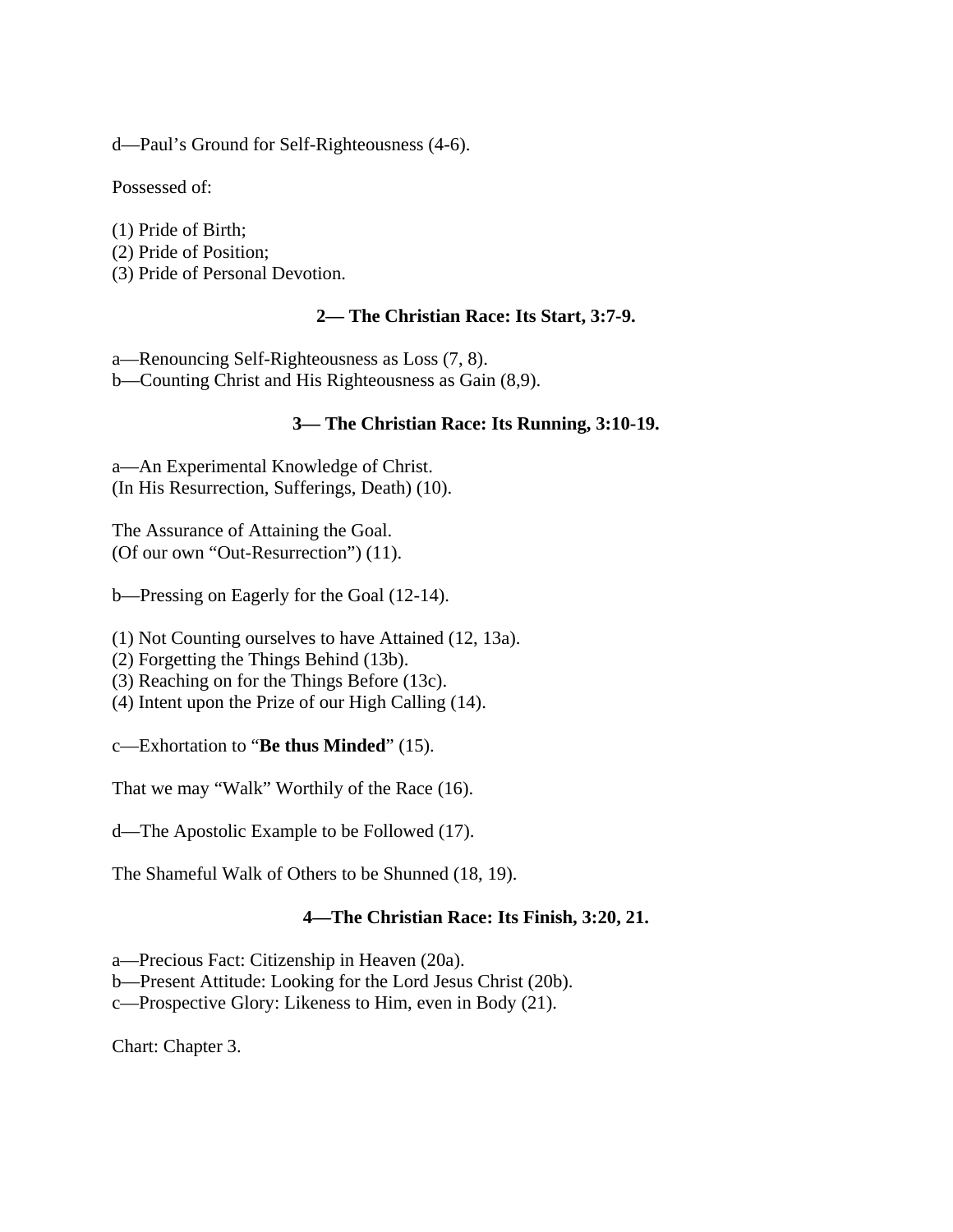| <b>PHILIPPIANS</b>                                      |                     |                    |                    |         |
|---------------------------------------------------------|---------------------|--------------------|--------------------|---------|
| <b>CHRIST IN CHRISTIAN EXPERIENCE</b>                   |                     |                    |                    |         |
| <b>MIND - The Channel</b><br><b>CHRIST – The Source</b> |                     |                    |                    |         |
|                                                         | CHAP. 1             | CHAP. 2            | CHAP. 3            | CHAP. 4 |
| <b>WHERE</b>                                            | <b>WITHIN US</b>    | <b>BEHIND US</b>   | <b>BEFORE US</b>   |         |
| <b>HEIS</b>                                             | <b>PERSONAL</b>     | <b>PAST</b>        | <b>FUTURE</b>      |         |
| <b>WHAT</b>                                             | <b>OUR LIFE</b>     | <b>OUR EXAMPLE</b> | <b>OUR GOAL</b>    |         |
| <b>HEIS</b>                                             | 1:21                | $2:5-8$            | 3:14               |         |
| <b>HIS</b>                                              | <b>GOSPEL</b>       | <b>HUMBLE MIND</b> | <b>EAGER MIND</b>  |         |
| <b>MIND</b>                                             | <b>MIND 1:5, 7,</b> | $2:2-5$            | <b>LOSS-GAIN</b>   |         |
| <b>IN US</b>                                            | 12, 17, 27          |                    |                    |         |
|                                                         | <b>SURRENDER</b>    | <b>WORK OUT</b>    | <b>CITIZENS OF</b> |         |
|                                                         | <b>TO HIM</b>       | <b>THE PATTERN</b> | <b>HEAVEN</b>      |         |
| <b>APPEAL</b>                                           | <b>SUFFER FOR</b>   | <b>WITHOUT</b>     | <b>CHRIST IS</b>   |         |
|                                                         | HIM                 | <b>MURMURING</b>   | <b>COMING</b>      |         |

*Sectional Chart – Chapter 3* 

Applying the mode of chart analysis already adopted, a reading of the chapter yields the following conclusions concerning its contents:

1. WHERE HE IS. Not Within us, as in Chapter 1, nor yet Behind us, as in Chapter 2, but rather BEFORE US. Christ of the FUTURE; Christ in prospect; the Christ whom "**we look for**" (20); "**who SHALL change**" etc. (21).

And, let us be bearing in mind, we are urged to this view of Christ, not for theoretical purposes, no theory is advanced; nor yet for doctrinal purposes, no doctrine is propounded; but solely for practical purposes, for returns in the coin of Christian Experience.

2. WHAT HE IS. Our reading reveals the fact that central to the thought of the chapter is the figure of the Christian Race. And the GOAL of this race is Christ Himself (14), the inspiration and incentive of our on-reaching endeavor. The "**goal**" and the "**prize**" it holds forth to view are "in Christ Jesus." Spurred on by the prospect of Him we run the race.

3. His MIND IN US. Such a race earnestly undertaken, with such a goal, is bound to beget in us what we may well term an EAGER MIND. This eagerness of mind results from an utter reversal of values—things once "**gain**" are now "**loss**," and vice versa—causing us to readily relinquish our grasp of the worthless things for which we formerly strove, that we may lay hold of those things that are possessed of a new-found value "**in Christ Jesus**" (3-9).

# **1—Warning Against the Unregenerate, 3:1-6**

*Note*

THE SETTING for this chapter is the presence in the Church, then as now, of those who bear no evidence of having been born again.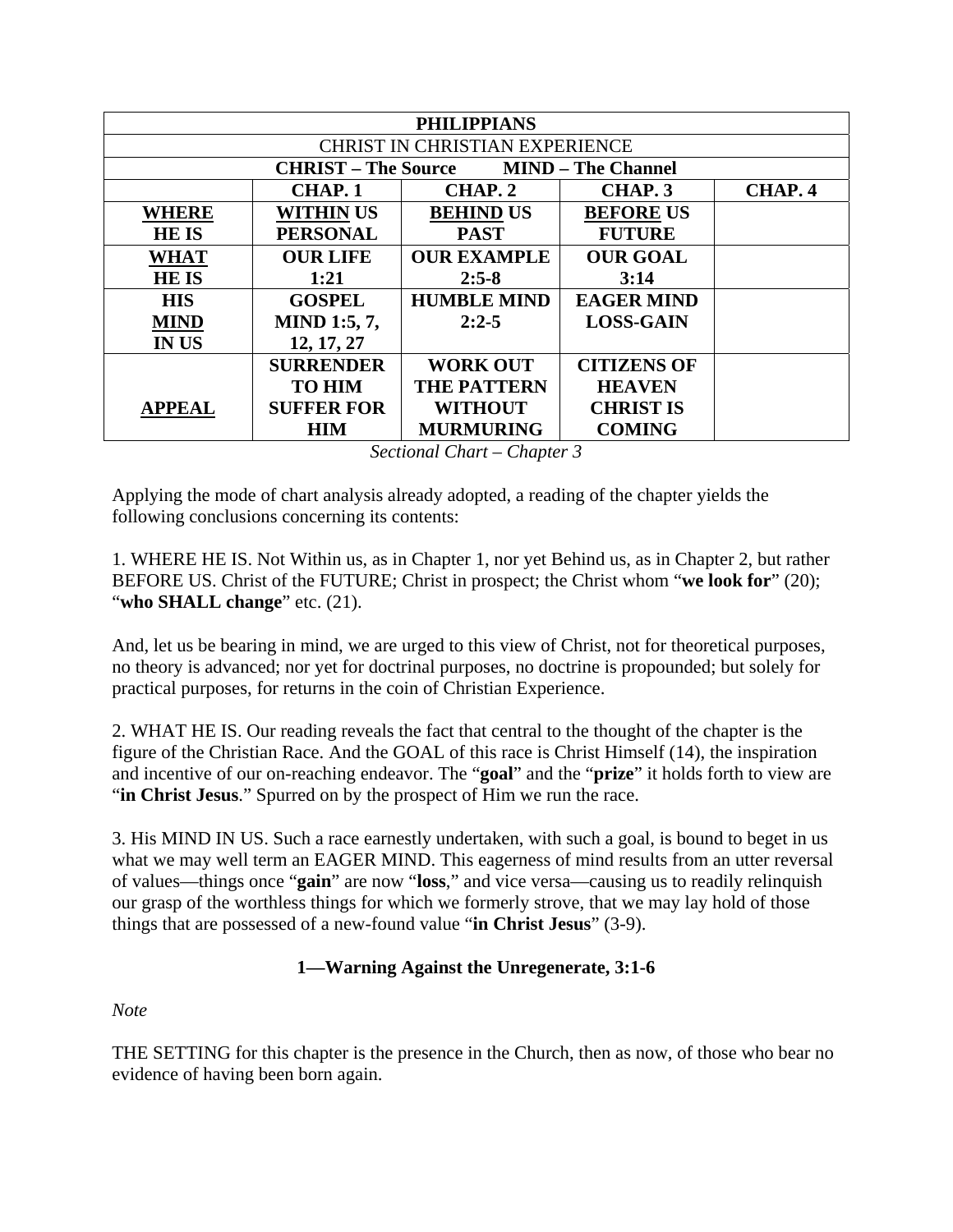Their presence is noted by the Apostle as a problem, enforced by his own experience out of Christ (4-6), for which the teaching of the chapter is the divinely appointed and adapted solution. Whatever else may be said of them, they fall short fundamentally in the fact that they have not as yet entered the Christian Race.

"FINALLY" (1) is not used by way of conclusion but by way of transition to another important phase of Christian Experience. It has the force of "furthermore" (so rendered in I Thessalonians 4:1); a further unfolding of the theme.

"REJOICE IN THE LORD" (1a). To this they are exhorted as their one "safe" course. Not merely "rejoice"— this is not the point just now; but "**rejoice in the Lord**" as opposed to the many things in which men are prone to rejoice—a rejoicing that results either in unrighteousness (2) or in self-righteousness (3b-6).

### PROFESSORS (2) AND BELIEVERS (3) CONTRASTED.

"Beware"—keep your eye on—"**the dogs**," those who, strangers to grace, by their unchanged lives bring the unworthy ideals of the world into the Church, contrasted with the "we" of true, transforming faith and life "**in Christ Jesus**."

#### PROFESSORS are:

1—In character (self-ward), unchanged in nature, tastes, appetites, desires—"**dogs**," degraded and degrading, wanting in spiritual nature and capacity for spiritual things (see vs. 19, II Peter 2:12, 22; Isaiah 56:10, 11).

2—In conduct (neighbor-ward) they are counted "**evil workers**." Their being flavors their doing. Even their best efforts cannot be called "**good works**." For "**a corrupt tree bringeth forth evil fruit; neither can a corrupt tree bring forth good fruit**" (Matthew 7:17, 18). Not themselves partakers of the Gospel they can create only confusion of thought and perversion of truth.

3—In worship (God-ward) they substitute for reality a legalism or formalism, to which the Apostle applies a term of reproach—"**concision**," suggesting a senseless mutilation of the flesh, going beyond the law into a heathenism it prohibits (I Kings 18:28; Leviticus 21:5). In all this there is doubtless a distinct allusion to Judaizing teachers.

BELIEVERS, however, are the true "**circumcision**"—no longer an outward form prescribed by law, but an inward experience of the heart. Out of this experience we:

1— "**Worship God in** (by) **the Spirit**"—since His Spirit now indwells us, thus rendering to God the only acceptable worship (see John 4:23, 24).

2—"**Rejoice in Christ Jesus**" whose redemption is so abundant as to supply us with a righteousness that covers all evil works as well as lack of good works. Praise His name and rejoice in Him alone!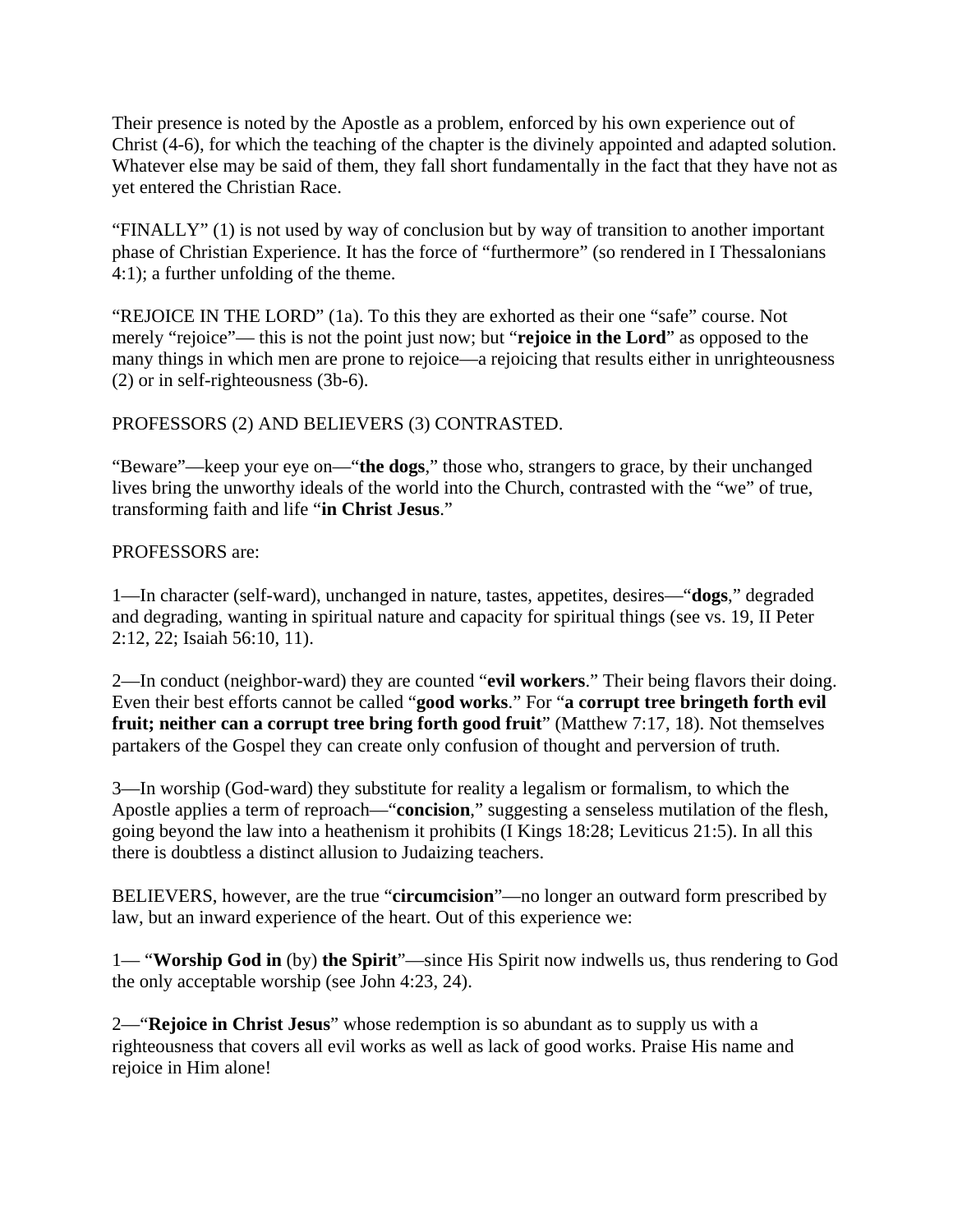3—'"**Have no confidence in the flesh**." Self, what man is by nature, lacks all inherent capability of goodness, as the Apostle elsewhere affirms: "**For I know that in me (that is, in my flesh) dwelleth no good thing**" (Romans 7:18). The believer, then, has the only true life—God-ward, neighbor-ward, self-ward.

PAUL'S GROUND FOR SELF-RIGHTEOUSNESS (4-6). If any man ever had warrant for "**confidence in the flesh**"— resting in his natural endowment and attainment in the accepted Jewish faith and its legal requirements—Paul was that man. "**I more**" (4). If ever a man could hope to find favor with God in and of himself, it was he, as he proceeds to set forth. Note his:

1—Pride of Birth (5a). Not a proselyte, needing to be circumcised later in life, but born into the very heart of the Jewish race.

2—Pride of Position (5b). As a Pharisee he ranked the highest for orthodoxy and strict conformity to all the law required.

3—Pride of Personal Devotion (6). Not lacking in "zeal"—though so woefully mistaken in it, as he later discovered; nor falling short in character or conduct—"blameless" as judged by strict legal standards.

### *Comment*

MORE THAN MERE MORALITY. All that Paul has enumerated, his stock in trade as a devotee of the Jewish religion, merely contributed to his self-approbation. It is "**confidence in the**  flesh<sup>"—a glorying in what self is and self does. His "ego" is pleased; others approve and praise;</sup> but throughout God is not even mentioned.

Much that goes by the name Religion is merely this, an attempt to be and do what is accounted "good," a system of ethics that satisfies a human standard but utterly fails to "**justify in His sight**" (Romans 3:20). True religion relates us to God, saved, justified, approved of Him. What a change from seeking the approval of "self" and "others" to being "**approved of God**." Life has a new center—"**No longer I, but Christ**."

SINCERITY NOT SUFFICIENT. Sincerity is no substitute for knowing and acting upon the truth. Yet how often we hear the plea, "If a person is only sincere in what he believes." Paul was sincere, intensely so; yet his very sincerity, based upon a false belief, led him to a course of action that became the regret of his life (I Corinthians 15:9; Galatians 1:13). Note his confession:

### "**Who was before a blasphemer, and a persecutor, and injurious: but I obtained mercy, because I did it ignorantly in unbelief**" (I Timothy 1:13).

Boasted sincerity becomes confessed ignorance. And thousands of souls, perfectly sincere in the ignorance of unbelief, have walked on into the jaws of death. To "**love our Lord Jesus Christ in sincerity**"—this is life.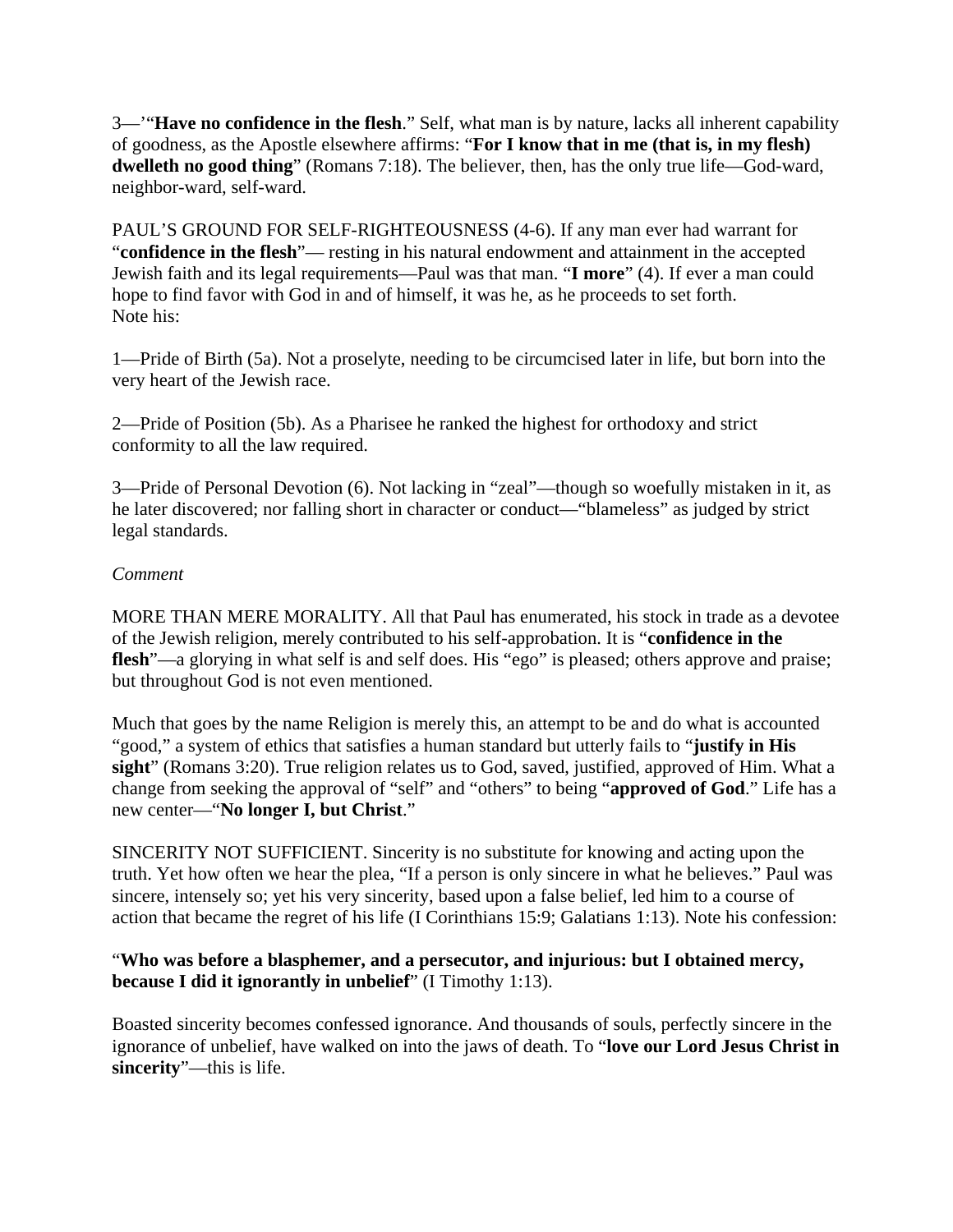"REJOICE IN CHRIST" (3). Such is Paul's description of a Christian. Not merely to believe in Him but to rejoice in Him, as against the things that please and pamper "the flesh."

Many a man, professedly a follower of Christ, is today out on the high seas of a worldly, pleasure-seeking life. Why? He asked Christ to save him, but not to satisfy him.

To rejoice in Christ is to find Him our All-in-All, filling and flooding the soul with an exuberance of life to which others are strangers. There is no greater guarantee of a godly life or safeguard against a worldly one.

When we let Him satisfy, we "**put on the Lord Jesus Christ, and make not provision for the flesh, to fulfill the lusts thereof**" (Romans 13:14).

# **The Christian Life a Race**

From this on the thought of the chapter is pressed into the imagery of the Race, so familiar to the Greek mind. The first step is the Start; then comes the Running; finally the Finish.

The difficulty with the unbeliever, even the most moral and most religious, is that he is not even in the Christian race. He has never made a start.

JESUS THE START AND FINISH. The Race of Faith, in which we are called to succeed the Old Testament worthies (Hebrews 11), is described as one into which Jesus has introduced us its "Author"; in the running of which He is at all times the inspiration—"**Looking unto Jesus**"; and in which He Himself leads on to a glorious finish—its "Finisher."

"**Wherefore seeing we also are compassed about with so great a cloud of witnesses, let us lay aside every weight, and the sin which doth so easily beset us, and let us run with patience the race that is set before us, looking unto Jesus, the author and finisher of our faith; who for the joy that was set before Him endured the Cross, despising the shame, and is set down at the right hand of the throne of God**" (Hebrews 12:1, 2).

Note how closely our chapter corresponds in its sequence of thought: The Start (7-9); The Running (10-19); The Finish (20, 21). See *Outline*.

Here, then, is the solution sought for the problem with which this chapter opens—the problem of mere morality, or even dead religious formality, in either case a total lack of spiritual vitality. The solution is this:

A GENUINE EXPERIENCE OF CHRIST—

1. Resting in His Righteousness, to the Renouncing of any fancied Righteousness of our own (7- 9).

2. Reaching on toward Perfection, to be Realized only in Him (10-19).

3. Receiving its triumphant Completion, in the Redemption of the Body, at our Lord's Return (20, 21).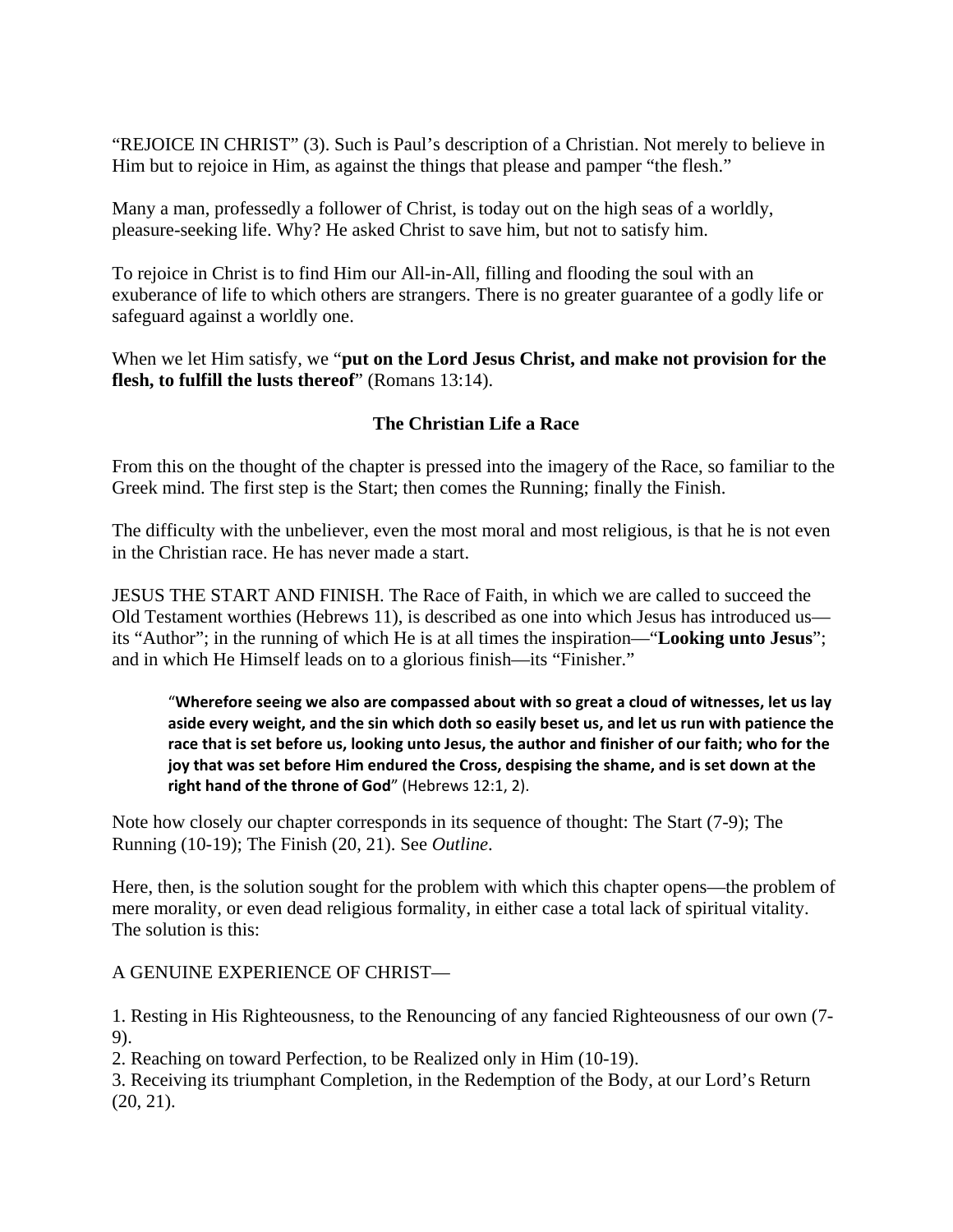#### **2—The Christian Race: Its Start, 3:7-9**

#### *Note*

"BUT" (7). This "but" is the pivot around which Paul's life became revolutionized—changed from Saul to Paul. Into it is pressed all of his Damascus Road experience. He saw Christ in personal revelation. He cried, "**Who art Thou, Lord?**" He there began asking, "**Lord, what wilt Thou have me to do?**" As he yielded, Christ revealed to him became Christ revealed in him (Galatians 1:16). The light that shone about him became a transforming illumination within him. Henceforth his life revolves about a Person.

"**For God, who commanded the light to shine out of darkness, hath shined in our hearts, to give the light of the knowledge of the glory of God in the FACE OF JESUS CHRIST**" (II Corinthians 4:6).

RENOUNCING SELF-RIGHTEOUSNESS AS LOSS (7, 8). The reversal of values is instant and complete. "**Whatsoever things were gains**"—plural, as enumerated above (4-6), things he individually prized and prided himself in—"**those I counted loss**"—singular, lumped together in one lot— "**loss for Christ**" (7).

This is the first step in the Christian life, for the Apostle and for the humblest believer:

"**If any man will come after Me, let him deny himself, and take up his cross daily, and follow Me. For who soever will save his life shall lose it: but whosoever will lose his life for My sake, the same shall save it**" (Luke 9:23, 24).

COUNTING CHRIST AND HIS RIGHTEOUSNESS AS GAIN (8,9). Into this brief statement of personal experience Paul compresses the whole doctrinal teaching of Romans 1-5. That there is no such thing as "**a righteousness of mine own**" is his powerful plea, proved in Romans 1:18- 3:20. That the only righteousness one can ever hope to have is "**that which is through faith in Christ, the righteousness which is from God by faith**" (9)—this is his great declaration, illustrated and enforced in Romans 3:21-5:21.

Here in Philippians Paul has given his own personal experience out of which grew his statement of the doctrine of Justification by Faith. For us the Spirit reverses the process: out of the doctrine grows our experience. Comment

SEEING THE LORD. For the early disciples, Christian experience began when they began to say one to the other, "**We have seen the Lord**." Crucified, dead, risen again— and we have seen Him! Two things at once follow: A sense of "loss," in self; a sense of "gain," in Him. A great light breaks, before which the stars of our fancied goodness fade into nothingness. In the brightness of a transfiguration experience, His and ours, we see "Jesus only." We wonder that the things which, since our eyes were opened by the sight of Him, seem only tawdry tinsel, could ever have enamored us. Constrained to "**count them but refuse**," into the discard they go. In Him is our righteousness, our riches and our rejoicing.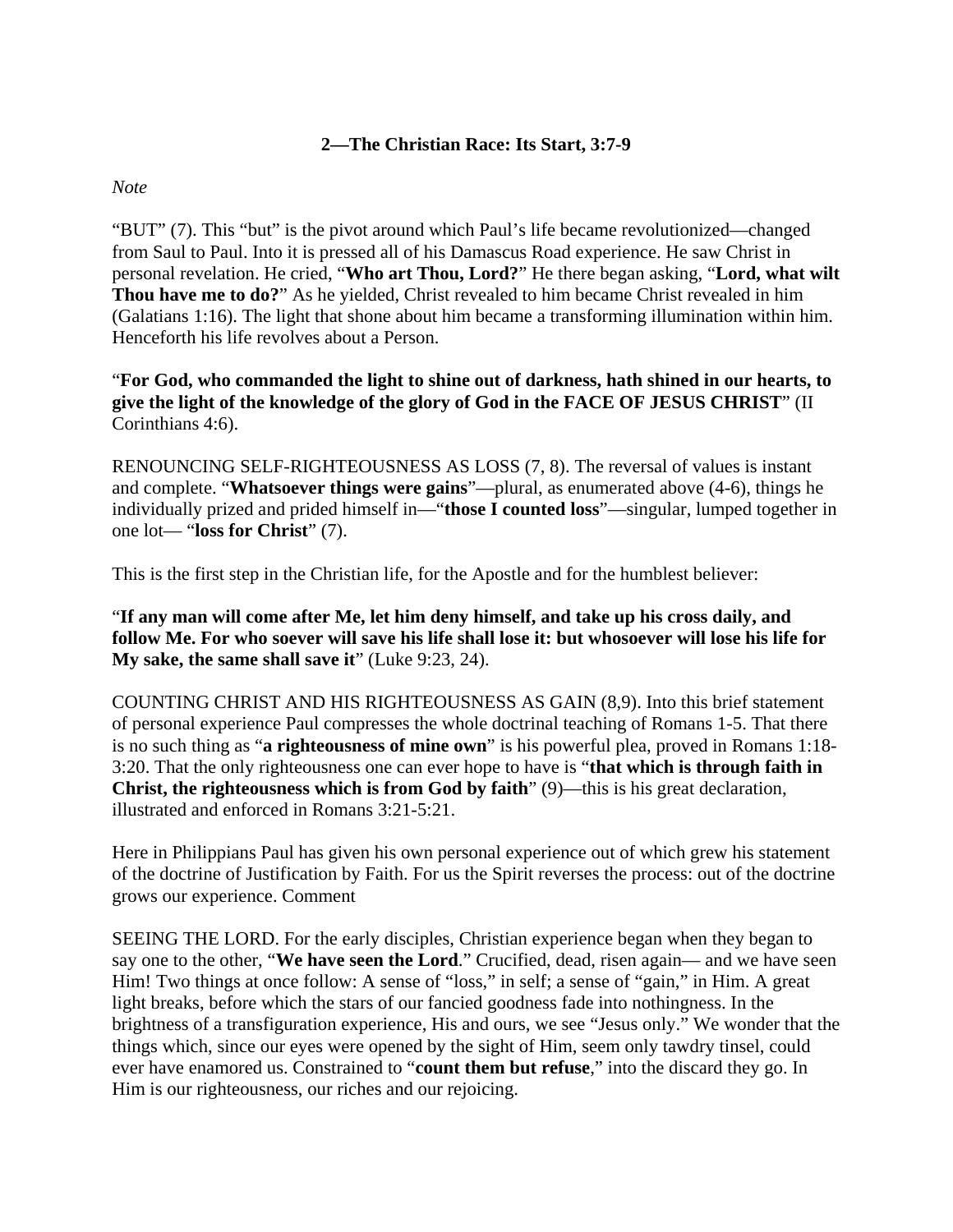"For Him I count as gain each loss, Disgrace for Him renown; Well may I glory in my cross, While He prepares my crown."

"FOUND IN HIM" (9) has the forward look characteristic of this chapter—forward to the future coming of our Lord when all hearts will be revealed. Not to be found "in Him" in that day will mean our unspeakable shame and confusion.

"**And now, little children, abide in him; that, when he shall appear, we may have confidence, and not be ashamed before Him at His coming**" (I John 2:28).

# **3—The Christian Race: Its Running, 3:10-19**

*Note*

Possessed of Christ's righteousness, his further desire is for a personal knowledge of Him, in the power of spiritual intimacy and fellowship. By the former he became a Christian, entered the race. By this latter he seeks to live the life, to run successfully the race. The former took us through Romans 1-5; this finds us in Romans 6-8.

AN EXPERIMENTAL KNOWLEDGE OF CHRIST (10). Our success in the Christian life is dependent upon our knowing Him, in a fellowship, a participation in the great, initial, pivotal facts of the Christian faith—His resurrection and its antecedent sufferings and death.

All this is the familiar language of Romans 6:1-13. Here we are to "know" (three times) Him in the experimental value of our union with Him in these experiences—that "**with Him**" we were crucified, were buried, were raised again, and now walk in newness of life. All "**with Him**." The "power" of these experiences with Him lies in the privilege to "**Likewise reckon ye also yourselves to be dead indeed unto sin, but alive unto God through Jesus Christ our Lord**" (6:11) and to "**Yield yourselves unto God, as those that are alive from the dead, and your members as instruments of righteousness unto God**" (6:13).

THE ASSURANCE OF OUR OWN OUT-RESURRECTION. I desire thus to know Him, "**If by any means I may attain unto the resurrection from among the dead**" (11). Were we to refer these words to a present, spiritual resurrection life, we would cause Paul to contradict himself. Such resurrection, he teaches us, is an accomplished fact, a past experience; we, by virtue of our union with Christ, "were raised together with Christ" (Colossians 3:1).

He is looking forward to the resurrection and transformation of the body (cf.3:20, 21) as a part of his "goal" prospect. The literal wording is unique, occurring nowhere else in the New Testament, and made doubly forceful: "*If by any means I may attain unto the out-resurrection, the one from among the dead*." Paul invents a word to express his thought. Otherwise his verbiage is the same as our Lord's: "**They that are accounted worthy to attain unto that age, and the resurrection, the one from among the dead**" (Luke 20:35).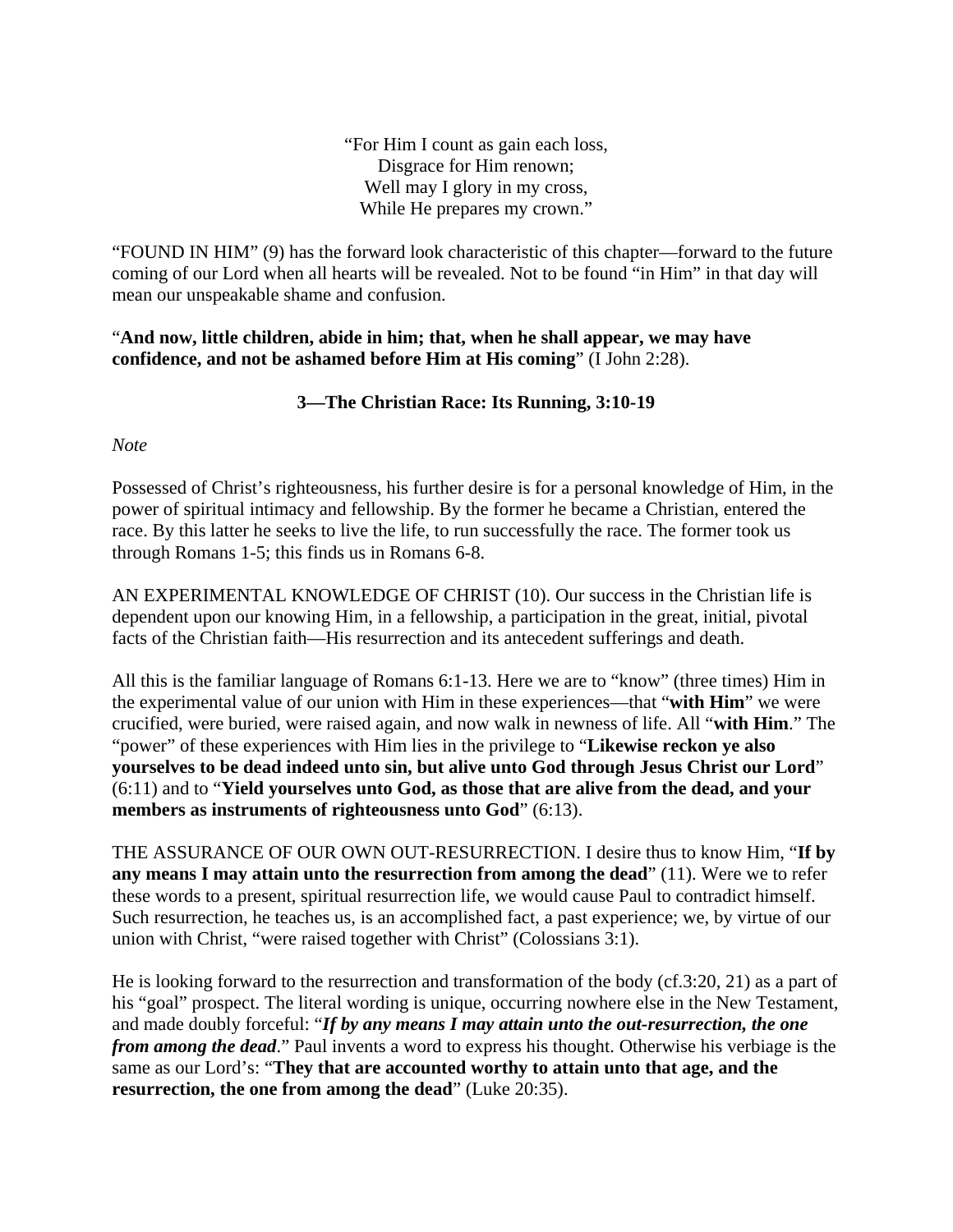The teaching of the verse is two-fold:

First, a selective resurrection, out from among those who will be left. Not out from the state of death, notice, but from among others who are dead. The Scriptures do not teach a general resurrection, but the following order:

1— "**Christ the First-Fruits**" (I Corinthians 15:23a).

2— "**They that are Christ's**" (I Corinthians 15:23b) or "**The dead in Christ**" (I Thessalonians 4:16).

3— "**The rest of the dead**" (Revelation 20:5). \*

\*Tragelles, eminent Biblical scholar and critic, translates. Daniel 12:2 as follows: "*Many from among the sleepers of the dust shall awake; these shall be unto everlasting life; but those* (the rest of the sleepers) *shall be unto shame and everlasting contempt*."

Second. This explains Paul's earnest longing and endeavor to "attain" the resurrection in question. Were there a general resurrection he would be compelled to participate. But he purposes not to be left out when the selective resurrection occurs.

Paul's earnest desire to "attain" implies the danger and possibility of not attaining.  $*$ 

\* "**If by any means**." The Greek expression found here "is used when an end is proposed, but failure is presumed to be possible." Dean Alford.

Doubtless many will be disappointed. Such a contingency is a great incentive to a closer walk with Him, to a present life of holy living, "**the power of His resurrection**," to "**make our calling and election sure**," that so we may be "**found in Him**."

PRESSING ON EAGERLY FOR THE GOAL (12-14). "**Not as though I had already attained**" (12a). Attained what? The knowing of Him in intimate, transforming power— verse 10. Contemplating this untapped wealth of experience, he repudiates the thought that he has already "attained," or is "already perfect" (12b), or has "apprehended" (laid hold of) that for which he was "**apprehended** (laid hold of) **by Christ Jesus**" (12c, 13a).

The lure of this unattained purpose and possibility—the purpose on Christ's part in laying hold of him for the Christian life; the possibility on his part as he lays hold on that purpose—these have made of Paul an eager, indefatigable athlete (13, 14). He is intent on "**one thing**." "*Forgetting the behind things*" (13b)—they have lost their grip on him, and "stretching forward to the before things" (13c) —one can see the alert, bent-forward figure of the runner, pressing on under a great urge.

Why does he thus "**press on?**" His mind is intent, his eye is fixed upon "the goal"; it holds all that he has come to count worthwhile—"**the prize of the high calling of God in Christ Jesus**" (14). The Greek means "*calling on high, above*." His is double progress, in an onward and upward race.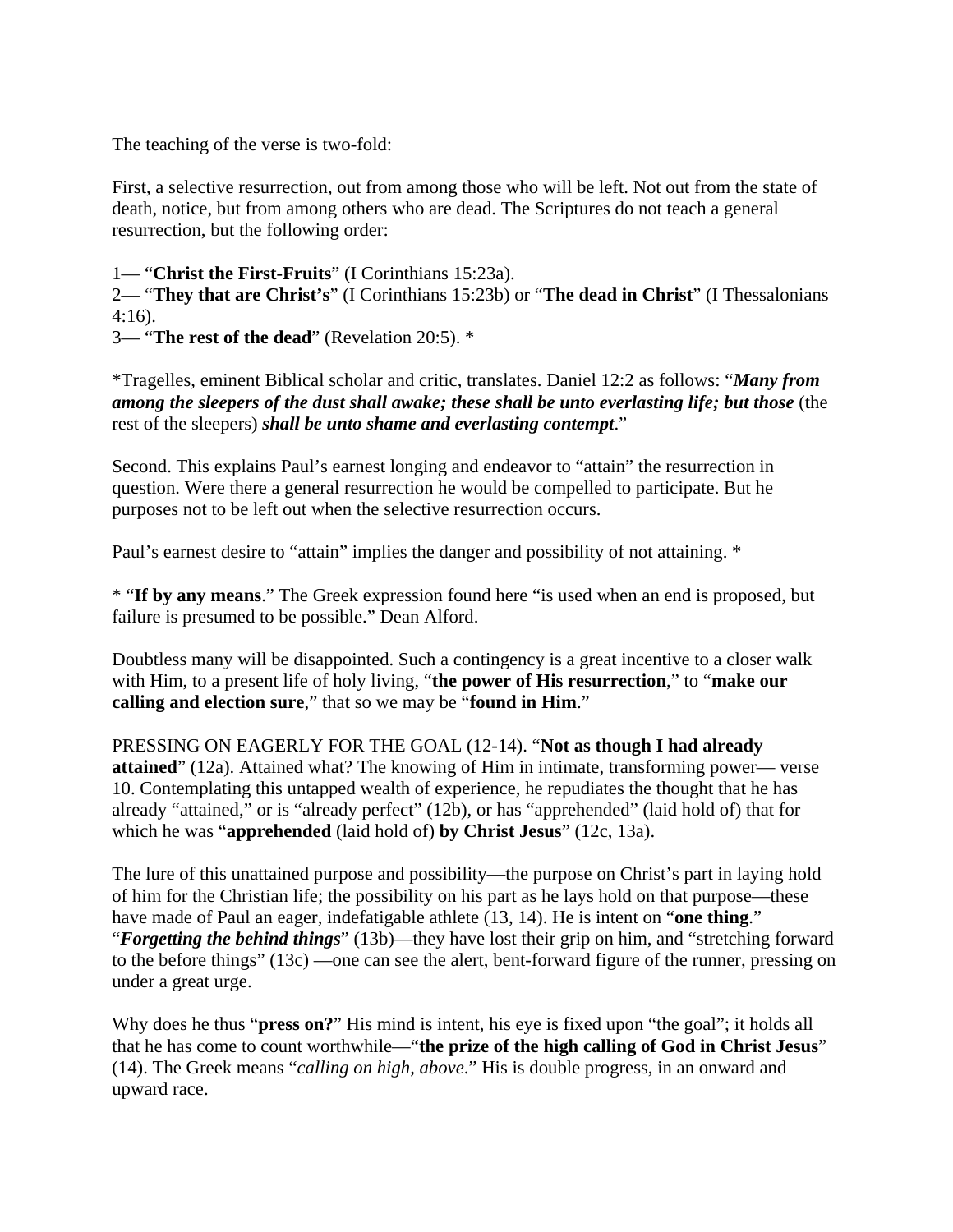EXHORTATION TO BE THUS MINDED (15). "Therefore" turns us back to vs. 3, "For we are" etc. Since we are Christians, followers of Christ, have entered the race, "**let us therefore be thus minded**" and press on in it to gain the goal.

"**As many as be perfect**" is Paul's appeal to every believer, including himself ("**let us**"); yet he has just denied being perfect. There is no discrepancy. He is referring to different stages of "the race." As each contestant in the Grecian games was examined and pronounced fit or "perfect," so the Christian.

Every believer, on entering the race, acquires a POSITION which is perfect, complete "in Christ" and His righteousness (9). However, in running the race, our CONDITION is "not perfect"; in attainment we are immature, undeveloped, far short of our goal (10-14).

When we believed we became endowed with His mind (I Corinthians 2:16), hence God can, and will, reveal to us wherein our mindedness falls short of being "**thus minded**." It is God who is working in us (2:13). Only we must not slip back from present attainments, but from them continue to carry on. We succeed in the "race" as we maintain a right "walk" (16).

EXAMPLES TO BE IMITATED AND SHUNNED (17-19). The lofty inward aspirations of the runner must find expression in an outward walk or manner of conduct that is wholly and worthily in keeping. The pattern is Christ (Chap. 2). As Paul, therefore, is an imitator of Christ (I Corinthians 11:1) he does not hesitate to bid them "Become my fellow-imitators of Christ" (17a), and "mark" or note with a view to following their example "**them that so walk even as ye have us for an ensample**" (17b).

In contrast is the walk of many, calling forth the Apostolic warning, even with tears, "**that they are the enemies of the Cross of Christ**" (18). They have in practice denied its power (cf. Galatians 5:24; 6:14). Their forward look (in contrast to ours who look for a Saviour [20]) is only "destruction"; a finality in keeping with their present carnality, "who," with no mind to pursue this heavenly race, "**mind earthly things**" (19).

### *Comment*

EXPERIENCING CHRIST. Merely to be a Christian should as little satisfy a man as to have bread without eating it or to possess a mine without working it. The Welsh miners commonly speak of "winning" the coal, meaning the sinking of deeper shafts to uncover fresh layers of ore in yet more abundant supply. If we are His followers in saving faith, we "have" Him; now we must "know" Him. Know the "values" there are in Him. Know Him in the power of His resurrection, in the fellowship of His sufferings, in conformity to His death.

We hear the cry, "Back to Christ." This is the way back. Here are the guide-posts to the real Christ, to His very person, presence and power. In His sufferings, death and resurrection is our meeting ground with "Him." They are our spiritual Garden of Fellowship with Him. To thus get back to Christ is the beginning of a "**walk with Him in newness of life**," out into a future of unfettered liberty.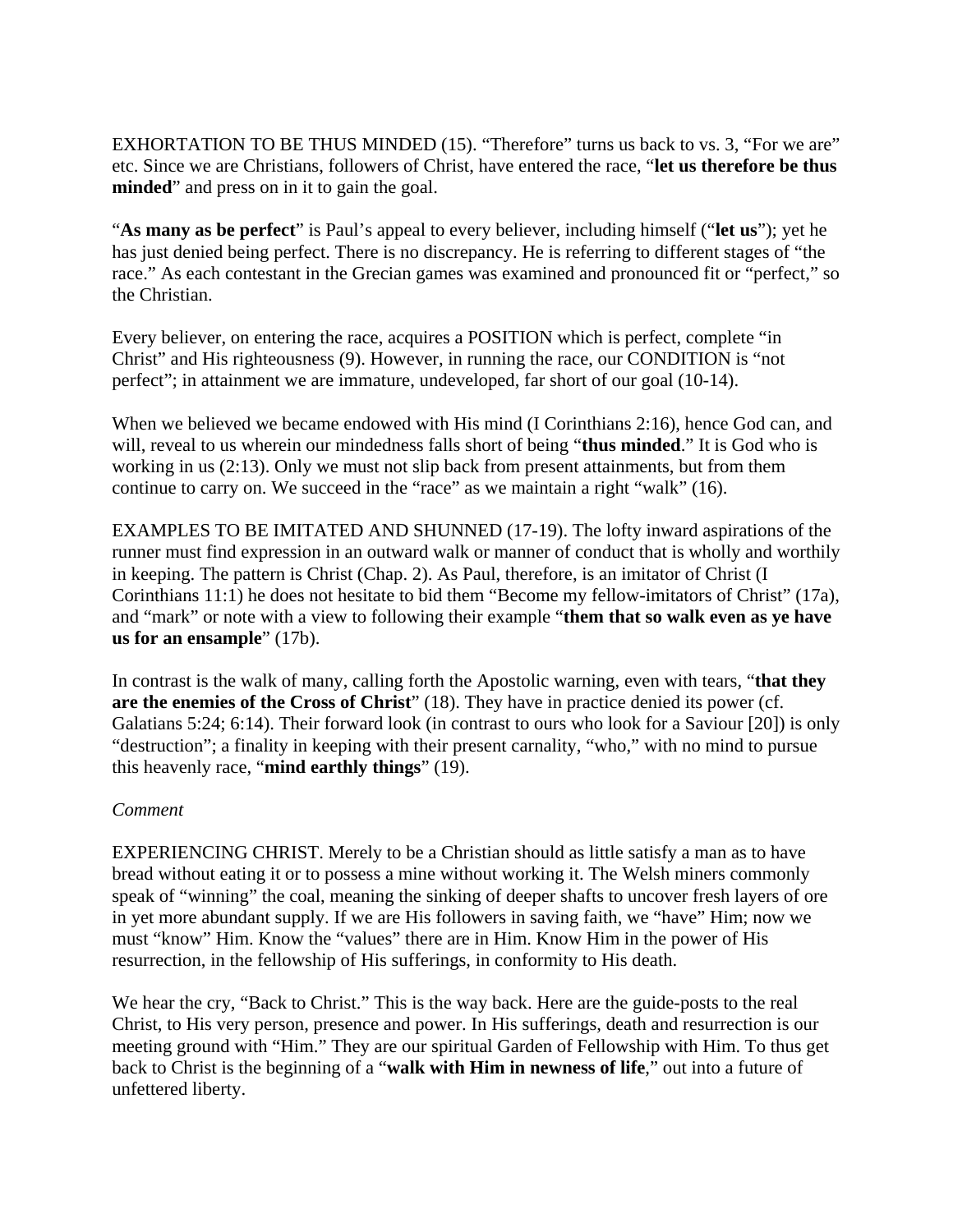"ONE THING" CHRISTIANS. It takes courage and concentration of purpose to declare one's self out for just "**one thing**," but the Cause of Christ is deserving of such a declaration. "**Seek ye first His kingdom, and His righteousness**"; He will add whatever "things" are needed. Moses did it, pushing many things aside for the one (Hebrews 11:24-27). Our Lord did it (John 4:34; 8:28, 29). Paul did it (Philippians 3:13, 14). D. L. Moody did it. When he heard someone say, "God has yet to show the world what He can do through a man wholly given up to Him," he said, "I will be that man." The world knows something of the result; eternity will tell the rest. Some one who reads this will do it, to their present and everlasting satisfaction. Reader, are you that one?

"GOAL" "PRIZE" "HIGH CALLING" "IN CHRIST JESUS." It is a great and blessed experience to have seen all these "**in Christ Jesus**," luring us on. We must indeed see them and sense them ere we are moved eagerly to set out after them. It is like a telescope. Looking into it we see a "goal"—we want to run. Pulling out a section we see a goal with a "prize"—we are eager to run and "attain." Pulling out another section we see the goal and its prize involve a "high calling"—we want to run worthily. Looking again we see, not the goal, not the prize, not even the high calling, but "**Christ Jesus**"; they are all in Him. We run as seeing Him—"**Looking unto Jesus**." At the end of the race we're going to meet Him, and hear Him speak in bestowment of the crown (II Timothy 4:7, 8; Matthew 25:21; et al).

"TYPES" OF CHRIST. "**Ye have us for an ensample**." The Greek is *type*. Abel, Noah, Abraham, Isaac, Joseph, Moses, David, etc., were "types" of Christ, their lives so molded as to picture some phase of our Lord's person and work, pointing forward to Him before He came. But in as real a sense He has ordained us "types," our lives by His indwelling Spirit pressed into the mold of His likeness, that now, after Christ has gone hence, men may be pointed to Him by our "walk" among them. We "**ought to walk even as He walked**" (I John 2:6). What a responsibility, just being a follower of Christ!

A SUMMARY. The secret of successfully running the Race may be summarily told in just three words: To "know" (10); to "apprehend" (12-14); to "exemplify" (17).

# **4—The Christian Race: Its Finish, 3:20, 21**

The verbiage of this section is in many respects remarkable. Those who can should read it in the Greek. What it says literally, is this:

"*For the citizen state* (state with free citizen rights) *to which we belong, is* (exists of old) *in the heavens whence we are looking* (away) *with earnest expectation for* (the coming of) *a Saviour, the Lord Jesus Christ, who will transform* (refashion) t*he body of humbling we now have, making it of like form and nature with the body of glory He now has, according to power which is His to bring everything into subjection to Himself*."

Paul at the outset expressed himself as "**confident that He which hath begun a good work in you will perform it until the day of Jesus Christ**" (1:6).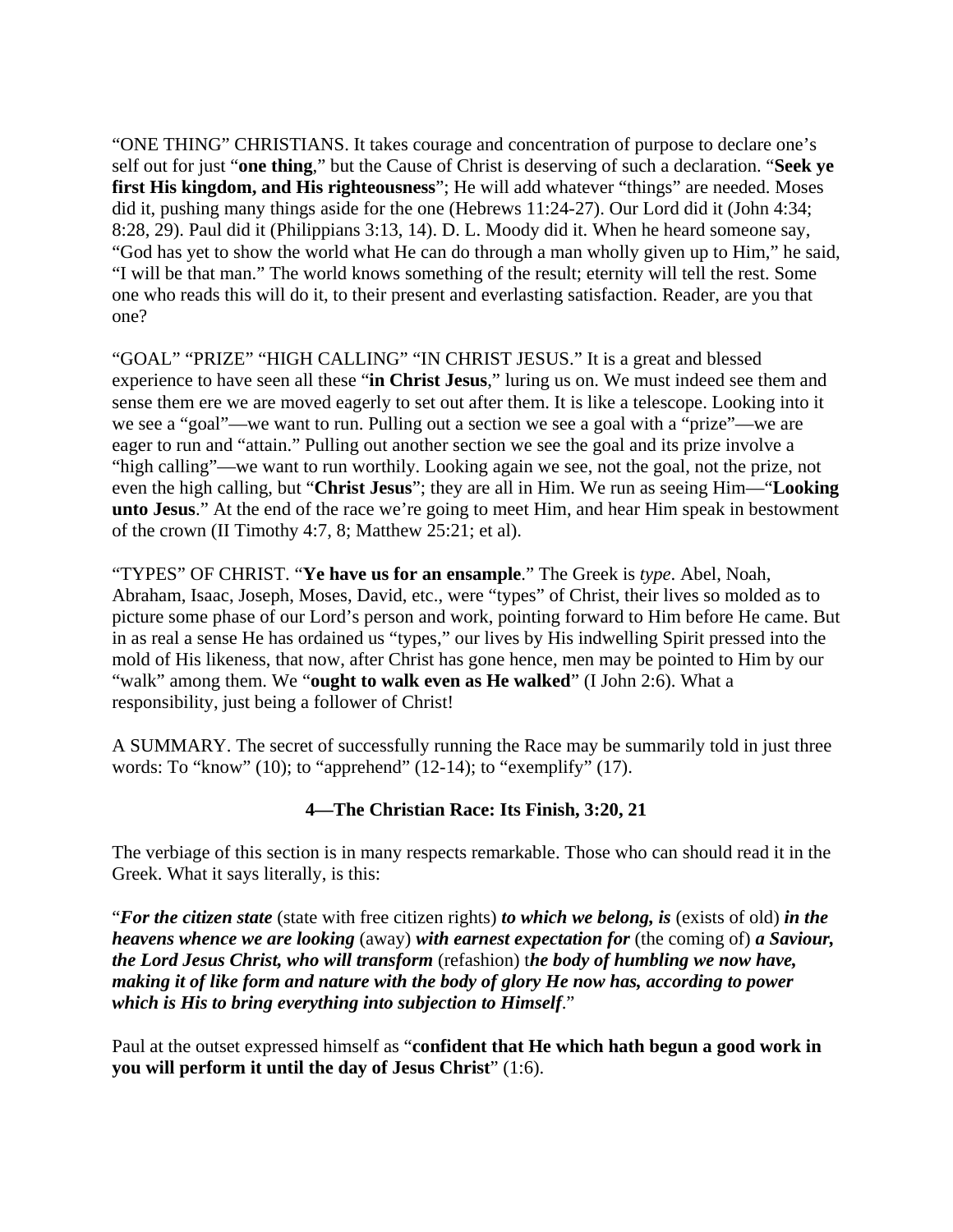He has now led us on to that day. The Christian life began with Christ as its Author; the course has been run in constant looking to Christ as its Inspirer; it is concluded with Christ as its Finisher.

The chapter's conclusion is a remarkable one, in that it summarizes the past, the present and the future of the Race, yet all with a forward, onward reach to that which lies BEFORE.

#### *Note*

PRECIOUS FACT (20a), a long-established fact; our citizenship, the state where we hold free citizen rights, "is" in Heaven, nay, it has existed from of old (so the Greek). Compare Matthew 25:34: "**Inherit the kingdom prepared for you from the foundation of the world**." Again: "**In My Father's house are many mansions** [abiding places] . . . **I go to prepare a place for you**" (John 14:2).

Since our life as citizens is in heaven, we have only a life as pilgrims here. We are just passing through. Like the patriarchs, we "**look for a city**" (same root word, *city-zen*). This keeps us free from the earthly and sensual around us (18, 19). He has given us our legal "residence" over there.

PRESENT ATTITUDE (20b). "**We look for**," not in the sense of idly gazing; the word is carefully chosen and means, wait with eager expectation of receiving Him who is coming. "**Look**  for a Saviour," in that He will then bring His redemptive work to completion in believers and in society.

Note the same wording and thought in Hebrews 9:28: "**Unto them that LOOK FOR Him shall He appear the second time apart from sin unto SALVATION**." Also I Corinthians 1:7: "**So that ye came behind in no gift; waiting for the coming of our Lord Jesus Christ**." The lexicon says it means "*assiduously and patiently to wait for*." Why should any follower of Christ fail to take this attitude?

PROSPECTIVE GLORY (21). Salvation, not an initial step (Acts 16:31), nor yet a process (Philippians 2:12), but a finished product—"**the redemption of our body**" (Romans 8:21) as necessary to our "adoption" into the heavenly state. (See I Corinthians 15:50-53). The body must be, and will be, "refashioned" from what it is now, a "body of humbling," into likeness to that which He now has, a "body of glory."

This climax of Christian Experience is the complement and consummation of His Humiliation and Exaltation (2:5-11). In Humiliation He came to share our likeness on earth. In Exaltation He eagerly awaits our sharing His likeness in glory. Every Christian should be as eager and expectant of that day as He.

Will He do it? The guarantee is the power that is His "*whereby He is able even to subject all things unto Himself*."

*Comment*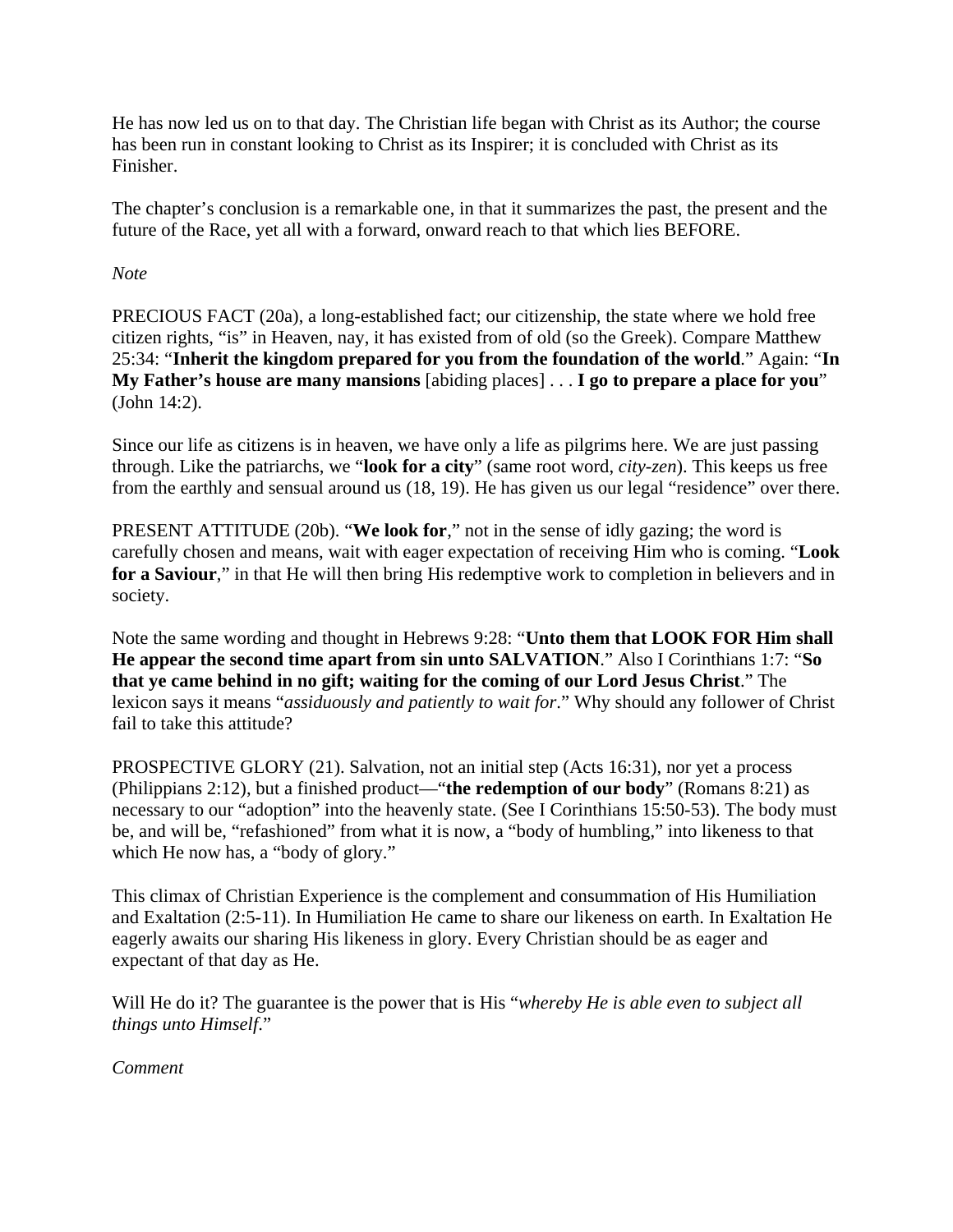A RESUME. In resume of the race we discover three words that tell the whole story. (The fact that they begin with G should forever seal the three steps in memory).

- 1. Starting the Race—GAIN in Christ (3:7-9).
- 2. Running the Race—GOAL in Christ (3:10-19).
- 3. Finishing the Race—GLORY in Christ (3:20, 21).

Their doctrinal statement would be: Justification, Sanctification, Glorification.

One can readily correlate with these the three essential, cardinal virtues, Faith, Love and Hope.

- Faith, reaching back and resting in the Cross;

- Love, laying hold of the living Christ and filling the present with power to live and labor for Him;

- Hope, reaching on before, quickened by His promised coming again and all related experiences.

WHAT IS OUR HOPE? The Church should know the outcome of its gospelizing efforts, that it may intelligently direct them. Is it the conversion of the world? If it were, how freely might we expect Christ and the Apostles to refer to it for our encouragement. Yet we have not one single utterance warranting us to hope this. (Let the reader scrutinize his New Testament in search of one instance).

Rather, in the Holy Spirit's arrangement of the canon, He has placed last among the Church messages those that have as their theme the Hope of Christ's coming again—1 and 2 Thessalonians. In 1 Thessalonians, note the three virtues, Faith, Love, Hope (1:3), and the fact that each chapter closes with teaching concerning the Hope of His return. Second Thessalonians features the Man of Sin, whose career necessitates our Lord's personal return in power and glory, the only power known to Scripture for his destruction (II Thessalonians 2:1-12). Query: What must be man's state of mind and heart at the end of the age, converted or not converted, in a society that produces, fosters and receives the Antichrist just preceding Christ's return? Read verses 9-12.

Again, the General Epistles are placed last, having reference to "the last times." James, Peter, John exhort to Faith, Hope and Love. Jude warns of the breaking down of these virtues in apostasy and ungodliness. Then follows the Revelation of Jesus Christ. Such is the revealed mind of the Spirit.

A PROGRESSIVE EXPERIENCE. A progressive revelation calls for, and is designed to develop, a progressive experience. Some people seem to center their Christian living wholly in the past, in what Christ DID FOR US. While there is no other place or way to begin, and while we cannot get beyond or away from the Cross, this is wholly unscriptural and leads to an unprogressive experience, a going round in a circle.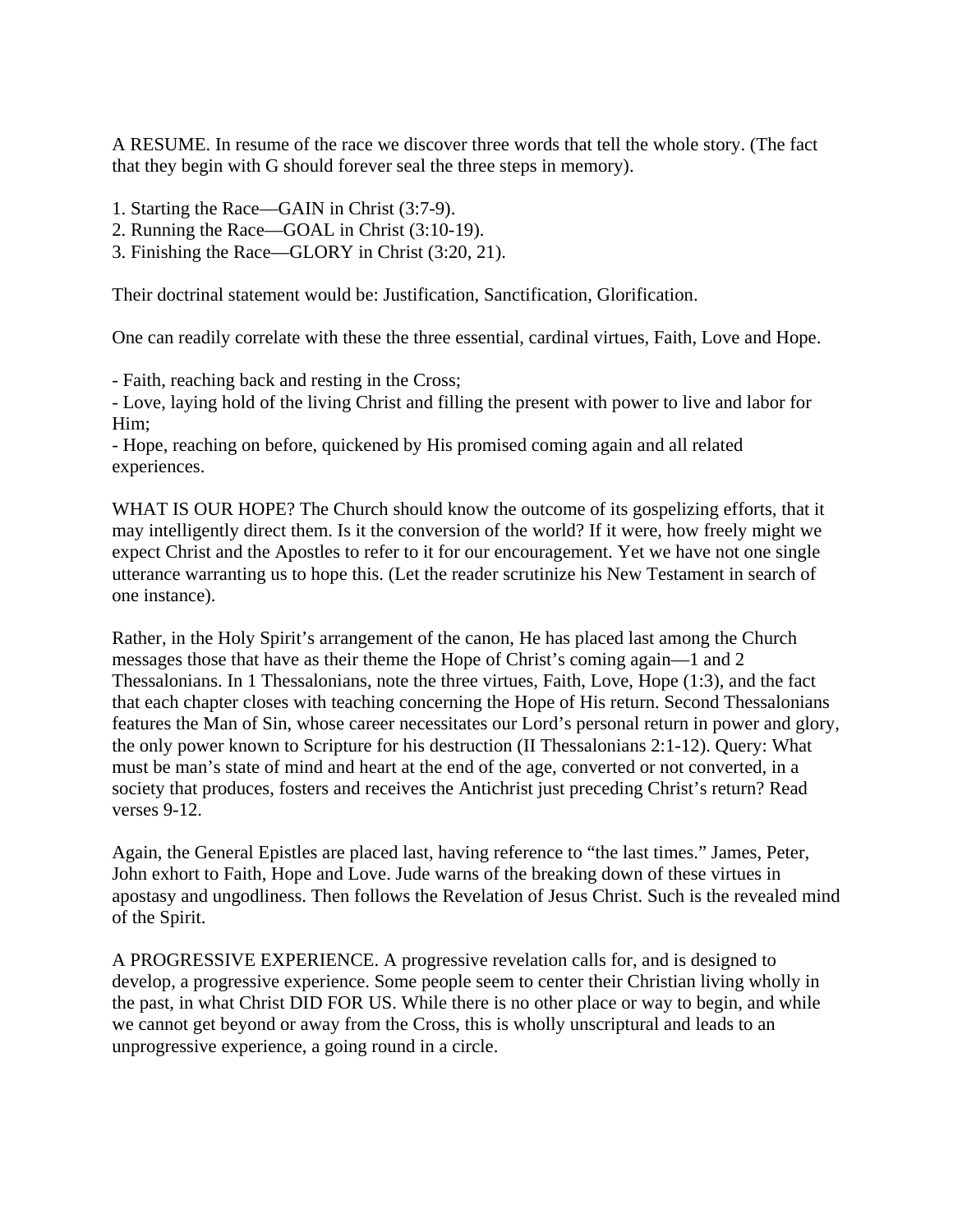Christ and the Apostles never so taught the Cross, but with it presented another center of Christian Experience— the fact of His coming again. All the Apostles hold forth this expectation in their writings; they preached it from the very beginning (Acts 3:20; 15:16; I Thessalonians 5:1, 2). This, held in prospect by the early Church, largely contributed to its zeal, enthusiasm and indomitable spirit. They rejoiced in what He is GOING TO DO. They had a glorious future in view; they were going somewhere.

As His Cross calls for Faith, His Coming Again calls for Hope. This gives us two centers, a life of forward movement and progress.

The law of the elipse is that the sum of the distances from the two foci to any point on the circumference is always equal, a constant quantity. Let the circumference represent the experience of Christians from the beginning till now. First Century believers were constantly under the power and influence of both the Cross and the Coming. It was MEANT TO BE the same in the tenth, twelfth or twentieth—a constant admixture of Faith and Hope. We have not a normal New Testament Experience if this is not so with us.

Passing into solid geometry for the moment, we add the element of Love, relating us to the Christ now in glory, flooding our lives with His presence and power, filling in the whole gap between His first and second appearing. (Romans 5:5; Ephesians 3:16-19). The race of Philippians 3 is run in the power and spur of the Love of the living Christ as well as the Hope of the coming Christ. Both are on-reaching, toward a Christ as yet not "apprehended."

THE SCRIPTURAL ATTITUDE. If the Church today could have the same clear-visioned conception of a Coming Christ, with the consequent eager enthusiasm and devotion evinced by the early Church; but—what has happened that she cannot have it? She may; and she should. It is the Scriptural attitude for every age of her earthly course.

Three considerations:

1—The Scriptures everywhere present the coming of Christ as a FACT. And all evangelical Christians believe and accept the fact.

2—The fact is a large part of our body of teaching. Christ and all the Apostles of record TEACH and preach His return, just as they do His atoning death, etc. If a man fail to teach the atonement, he is confessedly unscriptural. If he fail to teach the Lord's Return, he 'is equally unscriptural.

3— The fact is everywhere presented in the New Testament as the INCENTIVE FOR BETTER LIVING. Upon this fact is based the appeal for every worthy Christian grace and duty. That is, it is presented as a matter possessing large SPIRITUAL VALUES. An experience rather than a doctrine. It is so in Philippians.

The fact that the Holy Spirit found it needful to include the Coming of Christ in His treatise on Christian Experience, as necessary to the rounding out of that experience in every believer, should be carefully considered by every Christian.